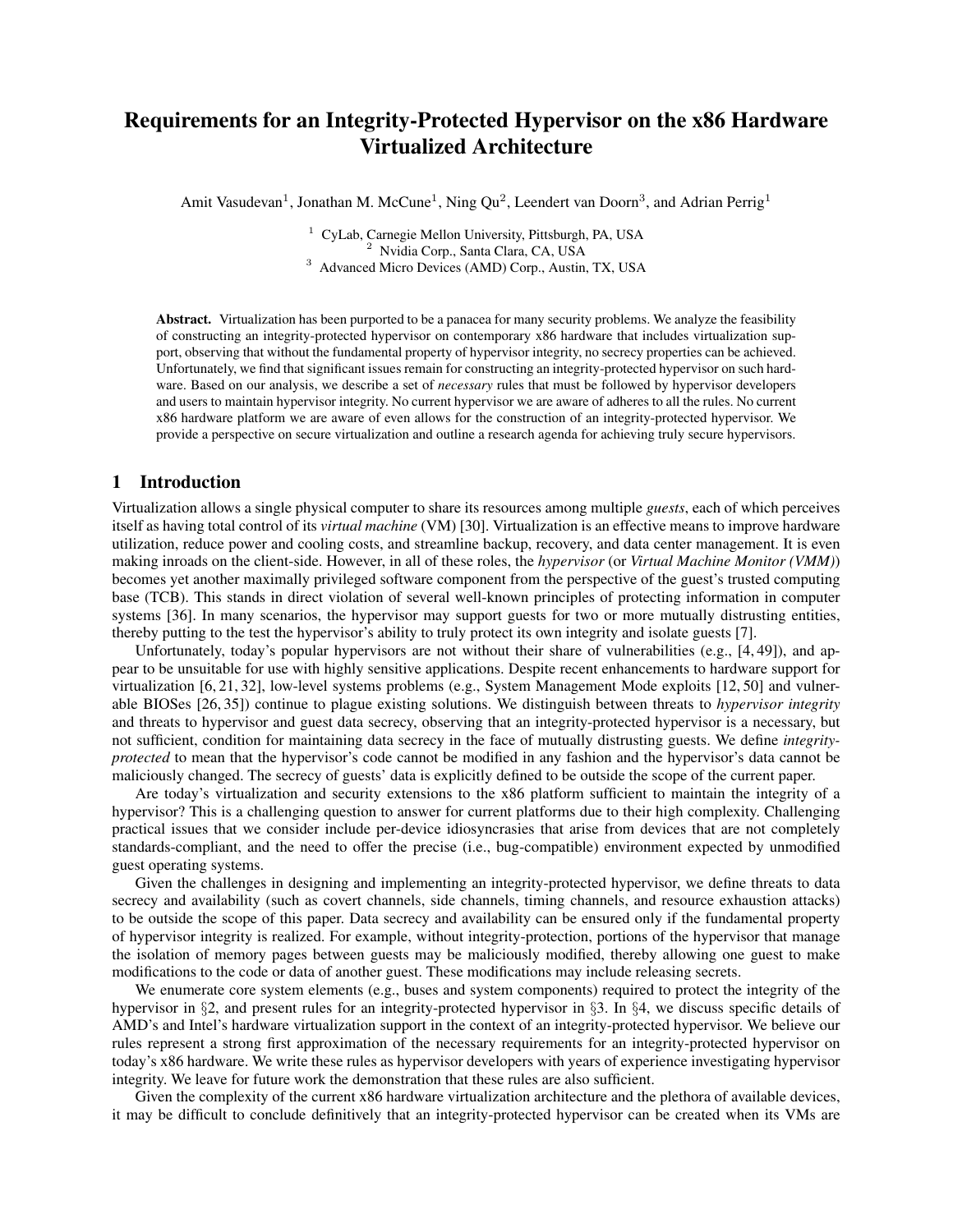

Fig. 1: Elements of today's x86 hardware virtualization architecture. Shaded regions represent elements that *must* be accesscontrolled to ensure hypervisor integrity. We discuss the TPM in §3.1.

commodity operating systems expecting a rich set of peripheral devices and capable of running arbitrary code. Thus, in §5, we also describe a spectrum of different VM environments, illustrating why it may be non-trivial to ensure that some combinations of OSes can execute unmodified on an integrity-protected hypervisor. Further, in §6 we describe the design of several popular hypervisors and discuss the adherence of their design to our integrity-protected hypervisor rules. This section also includes a table summarizing our rules and the level of adherence of these popular hypervisors.

To summarize, this paper makes the following contributions: (1) an analysis of the platform elements that must be properly managed to integrity-protect a hypervisor, (2) a set of rules that hypervisor developers must follow, (3) the manifestation of these rules on contemporary systems, (4) the implications of these rules with respect to supporting concurrent VMs on top of the hypervisor, and (5) an analysis of the adherence of existing hypervisor designs to these rules. While we believe our results are interesting in their own right, we also intend this paper to serve as a call to action. Significant additional research is needed to determine whether the rules presented here are not just necessary but also sufficient. We also hope to inspire subsequent investigations to ascertain the data secrecy properties attainable with commodity virtualization solutions, particularly given the effectiveness of recently disclosed attacks (e.g., [31]).

## 2 Elements of x86 Hardware Virtualization

Our goal is to preserve the integrity of a hypervisor, i.e., preventing inadvertent or malicious manipulation of hypervisor memory regions (both code and data). Consequently, only system components that can directly access memory or mediate memory accesses become critical to preserving hypervisor integrity. AMD and Intel—the two major x86 CPU vendors that support hardware virtualization—design their CPUs to work with the Peripheral Component Interconnect Express (PCIe [10]) system architecture and build on the existing non-hardware virtualized x86 architecture. Both the PCIe and x86 architectures define precise methods for moving data to and from system memory. This standardization serves as a guide for the remainder of this section. To maintain generality, where applicable, we adhere to the PCIe terminology instead of using CPU/vendor specific terms.

#### 2.1 Overview

Current x86 hardware virtualization encompasses both hardware and software elements (Figure 1). The hardware elements are connected via the PCIe bus (though both Intel and AMD employ proprietary buses – Quick Path Interconnect and Hypertransport, respectively – to connect the northbridge and southbridge).

The Northbridge (or Memory Controller Hub – MCH – on recent Intel-VT platforms) connects the CPU(s) (which include an integrated Memory Management Unit, or MMU) and Memory/Cache. The northbridge also supports other performance-critical components such as the graphics controller. Recent Intel-VT platforms use the term Graphics and Memory Controller Hub (GMCH) to describe a MCH with integrated graphics controller. The northbridge further contains an IO Memory Management Unit, or IOMMU, which is responsible for managing Direct Memory Access (DMA) transactions between the Memory and all attached peripherals without intervention by the CPU.

The Southbridge (or IO Controller Hub – ICH) supports less performance-critical IO capabilities such as some types of disk and network interfaces, USB, audio, and legacy ports such as the serial and parallel port. The southbridge also connects an optional Trusted Platform Module (TPM) which is used to measure a dynamic root of trust (which we treat in  $\S 2.2$  and  $\S 3.1$ ).

The software elements in the x86 hardware-virtualized architecture are the system boot and runtime firmware (BIOS), firmware code on various peripherals, power management scripts within the BIOS, memory regions belonging to individual VMs, and the hypervisor itself.

Throughout this paper we use the terms northbridge, southbridge and IOMMU functionally rather than referring to physical components. As an example, on the recent AMD-V and Intel-VT architectures the northbridge and IOMMU are physically a part of the CPU. However, their functionality remains the same. The following sections discuss these hardware and software elements in the context of an integrity-protected hypervisor.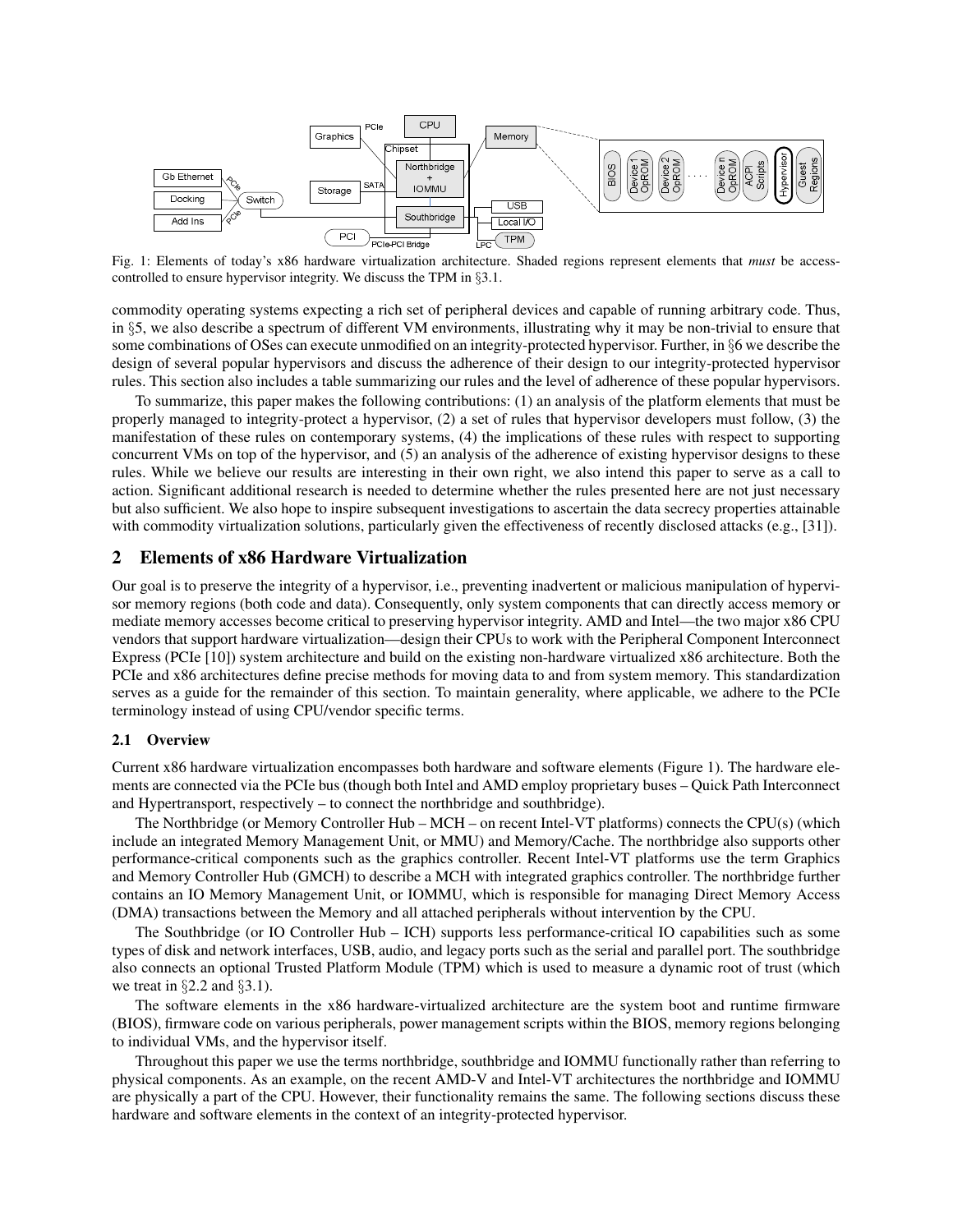#### 2.2 Hardware Elements

The hardware elements in the context of preserving hypervisor integrity are the CPU, Northbridge and Southbridge.

*CPU* An x86 hardware virtualization-capable CPU, like a normal x86 CPU, includes registers, caches, and an instruction set. The CPU has two over-arching operating modes: host (more privileged) and guest (less privileged). The guest mode is used to execute a guest OS environment in a controlled manner, i.e., in a virtual machine. The host mode can *intercept* certain critical operations that are performed in guest mode such as accessing CPU control registers and performing IO. There can be multiple concurrent guest instantiations, but only one host mode execution environment. Both host and guest modes can further execute in any of four privilege *rings* 0 (most privileged) through 3.

*System Management Mode (SMM)* SMM code (part of the BIOS) executes at the highest privilege level and is used to handle system events such as system and CPU temperature control, and legacy support for USB input devices. SMM is entered whenever a System Management Interrupt (#SMI) occurs. The #SMI is an external hardware interrupt and can occur at any point during system operation. When SMM is entered, all normal execution state is suspended (including host and guest modes) and firmware code (#SMI handler) is executed with full access to system physical memory. The #SMI handlers are stored in a special memory region called the System Management RAM (SMRAM) which is only accessible by programming certain CPU registers or IO locations within the southbridge  $(\S2.2)$ .

*Memory Management Unit (MMU)* The MMU is the CPU component that enables virtual memory management and handles all memory accesses from the CPU. Its main function is to translate virtual addresses to physical addresses using paging structures while enforcing memory protections, in both the host and guest modes. Recent x86 hardware-virtualized CPUs introduce the concept of hardware physical memory virtualization where memory addresses are separated into guest virtual, guest physical, and system physical. The guest virtual addresses are translated to guest physical addresses using guest paging structures. The guest physical addresses are translated into system physical addresses using another set of paging structures within the hypervisor.

*Microcode* CPU microcode resides in a special high-speed memory within the CPU and translates instructions into sequences of detailed circuit-level operations. Essentially, microcode enables the CPU to reconfigure parts of its own hardware to implement functionality and/or fix bugs in the silicon that would historically require procuring a new unit. Microcode updates are loaded by the BIOS or the OS into the CPU dynamically.

All CPU(s) are shared between the hypervisor and the VM(s) that it runs, as the portion of the hypervisor that handles guest intercepts will always execute on the same CPU as the VM that generated the intercept. This can lead to hypervisor integrity compromise if not managed properly. As an example, a malicious VM may attempt to manipulate CPU cache contents so that unintended code runs as if it is hypervisor code (e.g., [50]). An attacker may also change existing SMI handlers in BIOS so that the malicious handlers execute as SMM code with sufficient privileges to modify hypervisor physical memory regions  $[12, 50]$ . An attacker can also alter a legitimate microcode<sup>4</sup> update to execute a CPU instruction that would normally be illegal and instead "trick" the memory caches into thinking the CPU is in host mode [37]. From there, the attacker can gain access to hypervisor memory regions.

Northbridge A *northbridge* (aka memory controller hub, MCH, or memory bridge) typically handles communication between the CPU, memory, graphics controller, and the southbridge (§2.2). The northbridge handles all transactions to and from memory. The northbridge also contains an IO Memory Management Unit (IOMMU) that is responsible for managing direct device accesses to memory via DMA.

*IOMMU* An IO Memory Management Unit (IOMMU)<sup>5</sup> manages Direct Memory Accesses (DMA) from system devices. It allows each device in the system to be assigned to a specific *protection domain* which describes the memory regions that are accessible by the device. When a device attempts to access system memory, the IOMMU intercepts the access and determines whether the access is to be permitted as well as the actual location in system memory that is to be accessed. In systems with multiple physical CPUs, there may be multiple IOMMUs, but logical CPUs on a single die currently share an IOMMU.

Most devices today perform DMA to access memory without involving the CPU. DMA increases system performance since the CPU is free to perform computations, but a malicious device may attempt DMA to hypervisor memory regions, potentially compromising its integrity. As an example, Firewire is a serial bus that allows endpoints to issue remote DMA requests. One system may be able to issue DMA requests on the other system via the Firewire controller, thereby gaining read/write access to the full memory contents of the target and compromising its integrity [8].

<sup>4</sup> Intel digitally signs microcode updates and hence altering a legitimate microcode update is not straightforward. However, AMD microcode updates are not signed, thereby allowing an attacker to freely modify bits [37].

 $5 \times 86$  CPUs also include a more limited graphics-related address translation facility on-chip, called a GART. However, unlike the IOMMU, the GART is limited to performing address translation only and does not implement protections.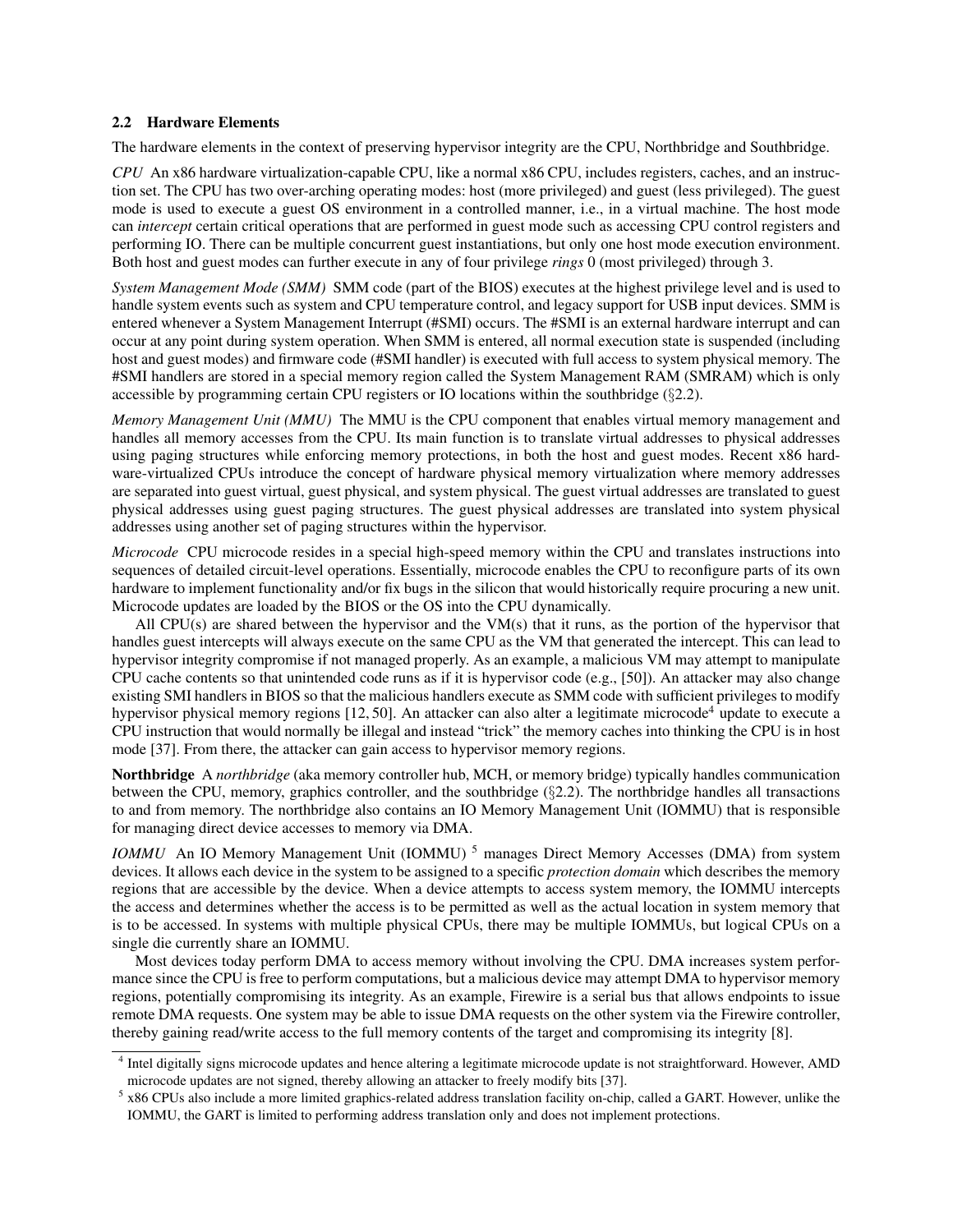Southbridge The *southbridge* (also known as the IO Bridge) is a chip that implements the lower-bandwidth IO in a system, e.g., USB, hard disks, serial ports, and TPM. It is also responsible for providing access to the non-volatile BIOS memory used to store system configuration data. The southbridge contains certain IO locations that may be used to compromise hypervisor integrity. For example, SMRAM access and SMI generation are controlled by IO locations that reside within the southbridge. An attacker could implant a malicious SMI handler by enabling SMRAM access [12] and execute the handler by generating a SMI. The malicious SMI handler then has unrestricted access to hypervisor memory regions. Similarly, system configuration data copied from firmware into system memory at boot time can be manipulated using the southbridge, potentially preventing the BIOS from setting the system to a known correct state during boot-up.

#### 2.3 Software Elements

In addition to the hardware elements that comprise the current x86 hardware virtualization architecture, there are various software elements. The software elements include firmware such as the BIOS, option ROMs, power management scripts that are embedded into the platform hardware, and OS and applications that run within a VM on top of the hypervisor. These software elements can contain bugs or can be altered to compromise the integrity of a hypervisor. Further, certain software elements such as the BIOS and option ROMs execute even before a hypervisor is initialized and can set the system into a malicious initial state that compromises hypervisor integrity.

BIOS / UEFI The Basic Input and Output System (BIOS) is by far the most prevalent firmware interface for x86 platforms. The BIOS prepares the machine to execute software beginning from a known state – a process commonly known as system bootstrapping. The Universal Extensible Firmware Interface (UEFI) is a specification that defines a software interface between an operating system and platform firmware [23]. UEFI is a much larger, more complex, OSlike replacement for the older BIOS firmware interface but is only recently making its way into commodity platforms.

The BIOS is typically stored on a Flash (EEPROM) chip that can be programmatically updated. This allows for BIOS vendors to deliver BIOS upgrades that take advantage of newer versions of hardware or to correct bugs in previous revisions. Unfortunately, this also means that a legitimate BIOS can be overwritten with a malicious one that may compromise hypervisor integrity, e.g., hardware virtualization rootkits such as BluePill [34] that emulate nested hypervisor functionality. Thus, an integrity protected hypervisor thinks it is executing at the lowest level; BluePill code however has complete control over hypervisor memory regions.

Note that certain bootstrapping firmware such as Intel's EFI [23] and Phoenix's SecureCore BIOS [41] only allow signed updates to the relevant Flash chip. However, since they have to include OEM customizable sections, parts of the BIOS image are not signature verified. Such areas (e.g., the BIOS boot logo) have been successfully changed by attackers to run malicious code [18].

Option ROMs A system can contain several BIOS firmware chips. While the primary BIOS typically contains code to access fundamental hardware components , other devices such as SCSI storage controllers, RAID devices, network interface cards, and video controllers often include their own BIOS, complementing or replacing the primary BIOS code for the given component. These additional BIOS firmware modules are collectively known as *Option ROMs*, though today they are rarely implemented as read-only, instead using Flash to support updates.

The BIOS invokes option ROM code for all system devices during bootstrapping. This gives the option ROMs the chance to intercept system interrupts and occupy system memory, in order to provide increased functionality to the system at runtime. The option ROM code is often legacy code that accesses physical memory directly. An attacker may replace a legitimate option ROM with a malicious one which may then be invoked at runtime by an OS running within a VM [16]. This code can then have unrestricted access to hypervisor physical memory regions, thereby compromising its integrity. Certain BIOS code (e.g., Intel Active Management Technology) execute on a seperate processor in parallel to the main CPU and can be used to compromise hypervisor integrity via DMA.

Power Management Scripts Most systems today are equipped with power management capabilities where the entire system, including devices, can be transitioned into a low-power state to conserve energy when idle. Power management on current commodity systems is governed by the Advanced Configuration and Power Interface (ACPI) specification [20]. With an ACPI-compatible OS, applications and device drivers interact with the OS kernel, which in turn interacts with the low-level ACPI subsystem within the BIOS.

An ACPI subsystem provides an OS with certain power management data structures in memory. A Differentiated System Descriptor Table (DSDT) provides power management code for system devices in a bytecode format called the ACPI Machine Language (AML). The OS kernel typically parses and executes the DSDT scripts to set device and CPU power states. Popular OSes such as Windows parse AML scripts in a CPU mode that allows accessing physical memory directly. An attacker that can insert malicious code within AML scripts will then have unrestricted access to physical memory when executed [17].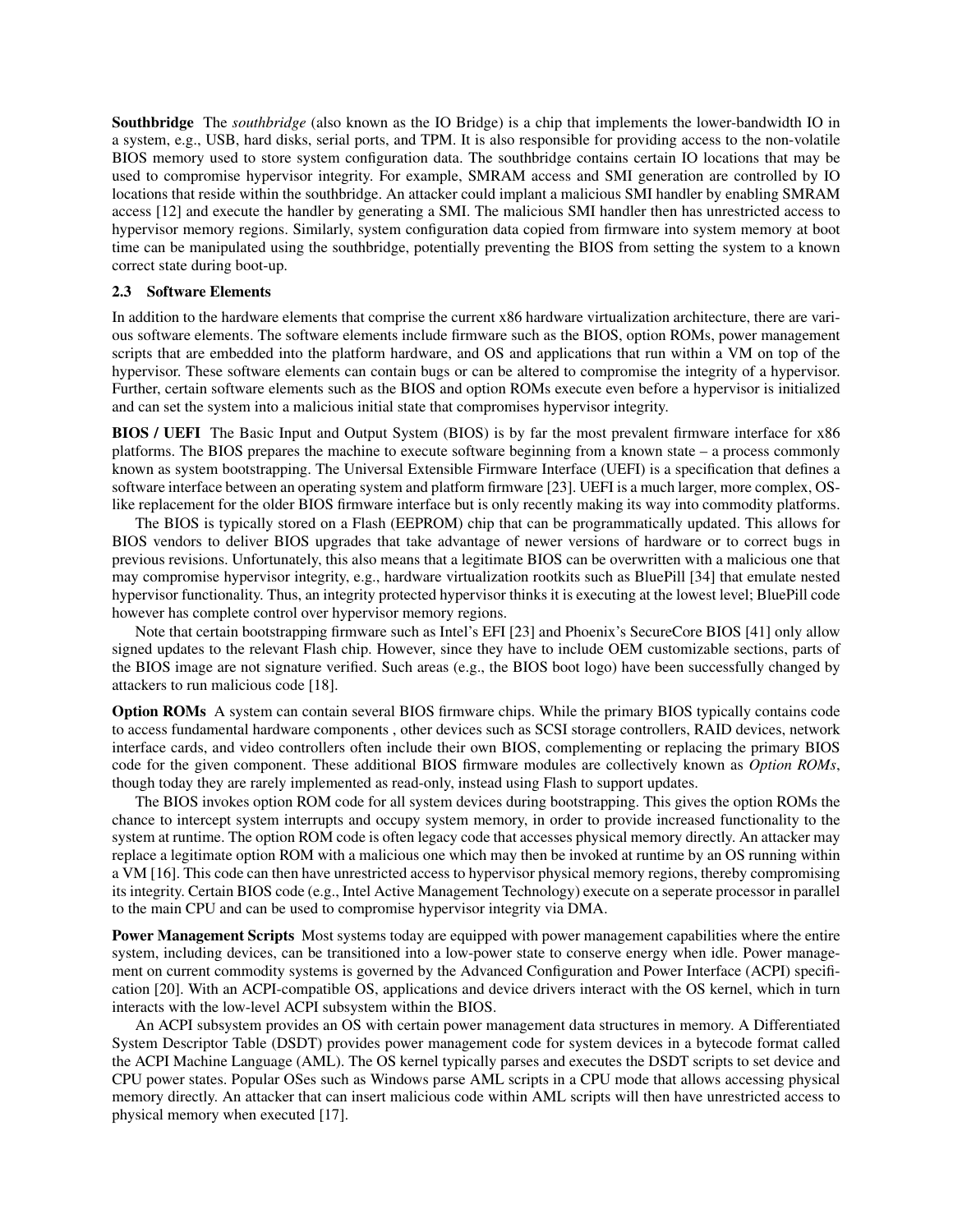

Fig. 2: An integrity-protected hypervisor: (a) must use a dynamic root of trust to startup, (b) must protect itself against any code via physical memory virtualization, and (c) must prevent any device in the system from directly accessing hypervisor memory. Finally, the hypervisor itself must be free of vulnerabilities.

Other Code A VM running on a hypervisor can run a full commodity OS. The OS itself may be subverted and may attempt to attack the hypervisor. As an example, malicious code within a VM may attempt to manipulate the caching policies of hypervisor memory, thereby effectively gaining access to hypervisor memory regions.

# 3 Integrity-Protected Hypervisor

We now present our assumptions and the rules an integrity-protected hypervisor must observe, with related discussion. For the hypervisor to protect its integrity, it must ensure that it starts up in an unmodified fashion and continues to run without any inadvertent modifications to its code and data.

We assume that: *The target system on which an integrity-protected hypervisor runs is physically protected.* An attacker who can physically tamper with or replace with malicious versions system components such as the northbridge, southbridge, CPU, or TPM may successfully compromise hypervisor integrity. As an example, commands generated by the CPU during *dynamic root of trust* establishment (see §3.1) must reach the TPM with their integrity intact. The TPM connects via the Low Pin Count (LPC) bus to the southbridge. The LPC bus is a relatively inexpensive and low-speed bus in modern systems, and is thus susceptible to physical tampering. Therefore, the platform on which an integrity-protected hypervisor runs must be physically protected at all times.

The rules for an integrity-protected hypervisor can be divided into rules that must be followed for (a) startup, (b) runtime, and (c) hypervisor design (Figure 2). From §2 we note that there are only two ways in which hypervisor memory regions can be accessed on an x86 hardware-virtualized platform: (a) via code executing on the CPU,<sup>6</sup> and (b) via system devices performing DMA operations. Accordingly, we present the *exact* rules that must be followed by an integrity-protected hypervisor during startup and runtime, and consider its design in the context of cases (a) and (b) above. Consequently, a hypervisor that follows these rules is automatically protected from integrity compromise.

#### 3.1 Startup Rules

These rules allow for the requirement that an integrity-protected hypervisor must start up in an unmodified fashion.

Definition 1. *A* dynamic root of trust *(DRT) is an execution environment created through a disruptive event that synchronizes and reinitializes all CPUs in the system to a known good state. It also disables all interrupt sources, DMA, and debugging access to the new environment. An explicit design goal of a DRT mechanism is to prevent possibly malicious firmware from compromising the execution of a hypervisor.*

#### Rule 1 *An integrity-protected hypervisor* must *be initialized via the creation of a dynamic root of trust.*

Discussion: The traditional BIOS initialization and boot sequence is plagued by having existed for several decades. As such, modern security requirements and virtualization capabilities did not exist when it was first conceived. The result of this is that there may exist legacy code in a system's BIOS that should not be trusted, since it was never subjected to rigorous analysis for security issues.<sup>7</sup> Further, many devices have option ROMs ( $\S$ 2.3) that are invoked by the system's BIOS at boot time. Thus, a malicious option ROM may take control of a platform before the hypervisor can

<sup>&</sup>lt;sup>6</sup> This includes code executing from the CPU caches. For example, an attacker could attempt to tamper with the execution of the hypervisor not by changing the memory of the hypervisor directly, but by changing the view of the hypervisor's code when it is executed on the CPU by tampering with the values stored in the CPU code caches.

 $^7$  For a closed system where only known firmware is executed at boot-time, a dynamic root of trust may not be necessary. However, most (if not all) x86 systems do not fall under this category.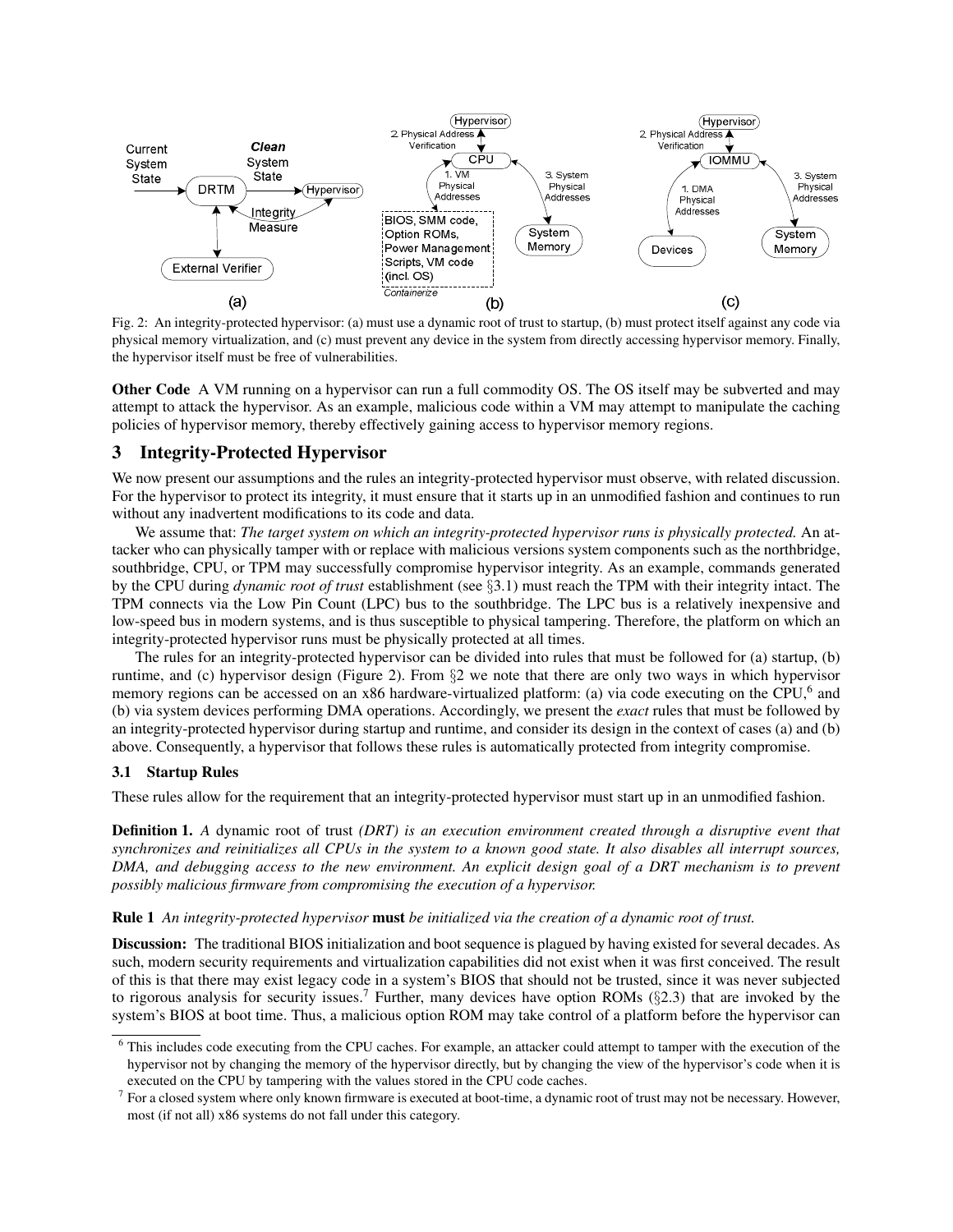be initialized. The dynamic root of trust mechanism provides a means for integrity-protected hypervisor initialization without breaking compatibility with myriad legacy devices.

Rule 2 *A dynamic root of trust mechanism* must *allow for an external verifier to ascertain the identity (e.g., cryptographic hash) of the memory region (code and data) in the new execution environment.*

Discussion: In some cases the DRT establishment can be unsuccessful (e.g., not all CPUs were able to synchronize). Further, if the DRT is successful, it only guarantees that the environment that is initialized is clean. The code that executes within the new environment may be a hypervisor whose integrity is already compromised. Therefore, there must be a mechanism to securely communicate to an external verifier whether a DRT was successfully established, as well as a cryptographic hash of the code and data in the clean execution environment, so that the identity of the loaded hypervisor can be verified to be one known to enforce integrity protections. There are currently both hardware (TPM-based [44]) and software [38] based hardware mechanisms for DRT establishment. The dynamic root of trust mechanism available on today's systems from AMD and Intel also includes a facility to perform an *integrity measurement* of the new environment using the platform's TPM chip.

## 3.2 Runtime Rules

Once an integrity-protected hypervisor has started in an unmodified form, it must continue to run without any inadvertent modifications to its memory regions (code and data). The following are the set of rules that must be followed at runtime by a hypervisor to ensure its integrity protection.

Rule 3 *An integrity-protected hypervisor* must *employ physical memory virtualization to prevent any code executing within a VM from accessing hypervisor memory regions.*

Discussion: A VM running on top of an integrity-protected hypervisor can run any commodity OS and applications. Such an OS can use the BIOS, option ROM, and Power Management Script code during runtime. E.g., Windows uses PCI BIOS functions during startup and employs the video BIOS to control the video subsystem during runtime. Further, it parses and executes Power Management Scripts as a part of system power management.

Code running within a VM may manipulate the MMU's virtual memory data structures to map and access hypervisor memory regions. Further, it may disable virtual memory support and directly access system physical memory. Therefore, an integrity-protected hypervisor must verify any physical address originating from a VM before it reaches the memory controller. Consequently, an integrity-protected hypervisor must virtualize physical memory.

Definition 2. *We define a* hypervisor core *to be the part of a hypervisor that is responsible for initializing, creating, and terminating VMs and for handling any intercepts that occur during VM execution.*

Definition 3. *We define* critical system operations *as operations that can result in compromising hypervisor integrity, e.g., changing page tables mapping within a VM to map and access memory regions belonging to the hypervisor.*

Rule 4 *An integrity-protected hypervisor* must *execute its core in the highest privilege level so it can interpose on critical system operations.*

Discussion: An integrity-protected hypervisor is responsible for setting up guest environments, running them, and tearing them down. These operations require execution of privileged instructions and hence the hypervisor must be in an operating mode that allows the use of such instructions. Further, an integrity-protected hypervisor must be able to detect any attempts to modify its memory regions by any other code within the system (e.g., code within the guest environments or device firmware). Thus, an integrity-protected hypervisor must execute in a CPU mode that enables the hypervisor to intercept and handle critical system operations such as device IO and writing to CPU control registers. Other parts of the hypervisor can execute at lower privilege levels contingent on hypervisor design.

Definition 4. *Critical CPU registers are the set of CPU registers that can be used to compromise the integrity of a hypervisor. On the x86 hardware virtualized architecture they can be divided into: (i) control registers – used for controlling the general behavior of the CPU such as interrupt control, switching the addressing mode (16/32/64-bit), and floating-point/multimedia unit control, (ii) segment registers – used to define the memory region and access type for code, data and stack segments, (iii) debug registers – used for debugging purposes, and (iv) machine specific registers (MSR) – special-purpose control registers exposing CPU implementation-specific features. E.g., MSR EFER is used on both Intel-VT and AMD-V CPUs to enable extended features such as NX (no-execute) memory protections.*

Rule 5 *An integrity-protected hypervisor* must *have an independent set of critical CPU registers and* must *sanitize values of CPU data registers during control transfers to and from VMs.*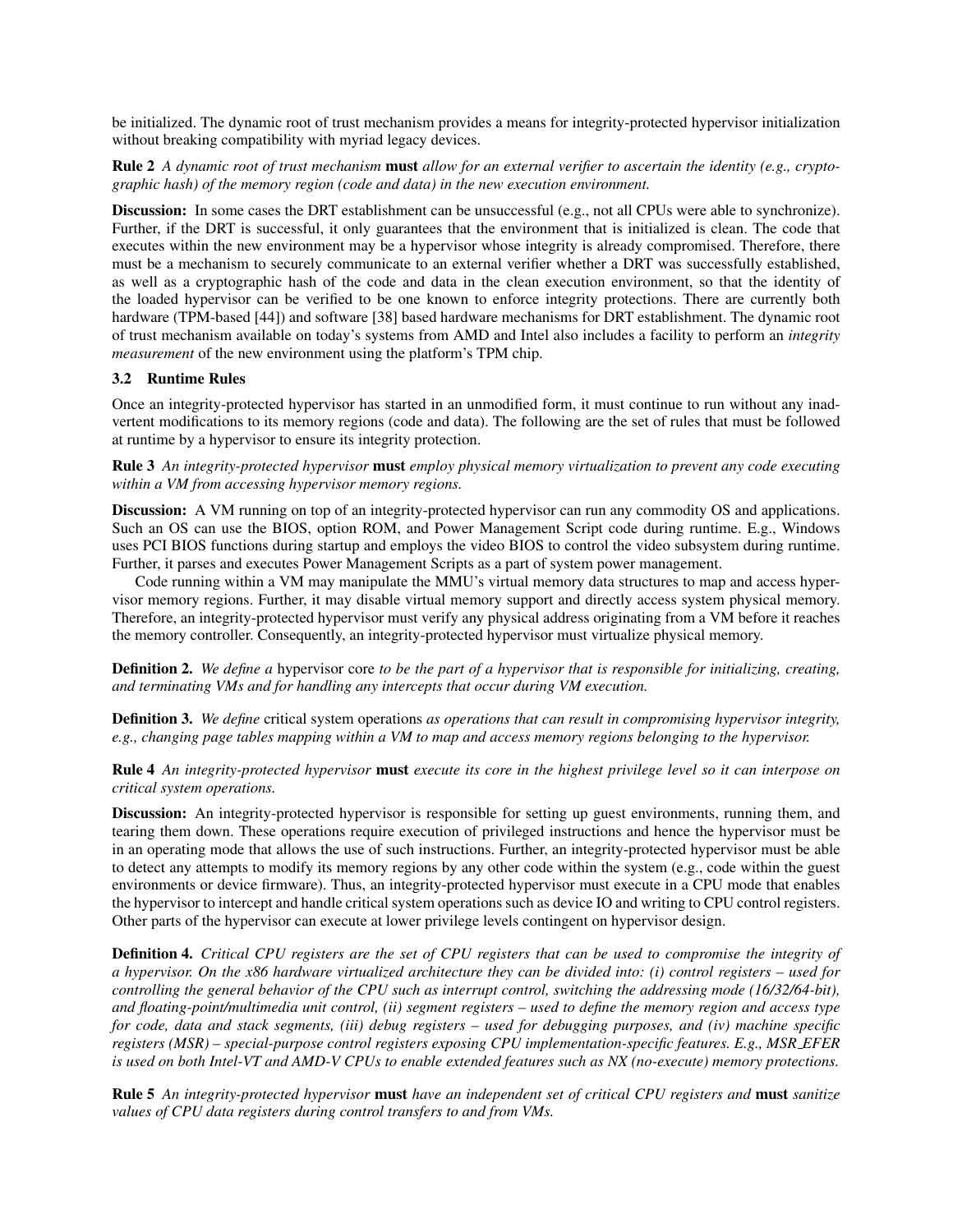Discussion: Sharing critical CPU registers between the hypervisor and a VM can lead to hypervisor integrity compromise. Code within a VM may use the control registers to turn off MMU-based virtual memory and set the data segment to address all of physical memory to gain access to hypervisor physical memory regions. Certain MSRs are employed by the CPU to save host mode state. As an example, on AMD-V CPUs, the VM HSAVE MSR is used to set the host mode save area which describes the physical memory region used to save certain host mode runtime state. A guest environment that can change the contents of this MSR can then change the host mode registers and compromise hypervisor integrity. Memory Type Range Registers (MTRRs) are another type of MSR which are used to set caching policy for a range of physical memory. A guest environment can setup the MTRRs such that the CPU cache contents can be accessed and manipulated at runtime [50]. Since parts of hypervisor code and data will often be in the CPU cache, such MTRR manipulation can be used to compromise hypervisor integrity if the hypervisor's page tables for a guest map hypervisor code or data with read permissions.<sup>8</sup> Therefore, an integrity-protected hypervisor must have an independent set of critical CPU registers which are *always* in effect when the CPU is operating in the host mode.

The CPU data registers are used for data movements to and from system memory. Data registers can be divided into: integer, floating-point, and multimedia registers. Guest modes can run a full-fledged OS which typically use these data registers for their functioning. If a hypervisor uses these registers (or a subset of them) for its operation, values of these registers carried over from the guest environment during an intercept can result in the compromise of hypervisor data integrity. Therefore, an integrity-protected hypervisor must either set data registers to a defined state (e.g., zero them) or save and restore contents of used data registers during control transfers to and from guest modes.

#### Rule 6 *An integrity-protected hypervisor* requires *the MMU to maintain independent states for the hypervisor and guest environments.*

**Discussion:** The MMU is the CPU component that includes support for virtual memory (using paging) and memory access protections. The MMU interface is exposed via a set of CPU registers. The MMU also employs a Translation Lookaside Buffer (TLB) for caching address translations when using virtual memory. Since the MMU is involved in nearly every instruction that is executed by the CPU, a guest environment can compromise hypervisor memory regions if the MMU register set and internal states are shared between host and guest modes. As an example, if a hypervisor does not have its own TLB, the TLB entry loaded in guest mode can lead to unexpected address translations or access permissions. Therefore, an integrity-protected hypervisor needs the MMU on the CPU to maintain independent states for the hypervisor and guest environments.

#### Rule 7 *An integrity-protected hypervisor* must *intercept all x86 hardware virtualization instructions.*

Discussion: An x86 hardware virtualized CPU provides a set of virtualization specific instructions that are used to create, modify, run and terminate guest environments and to save and load guest environment states. A hypervisor can be compromised if these instructions are allowed to execute within a guest environment. For example, a guest environment could load its own state devoid of protections set by the hypervisor. However, an integrity-protected hypervisor can choose to implement recursive virtualization by emulating such instructions.

## Definition 5. *We define* containerization *as the process by which a hypervisor isolates some given code and associated data and executes them under complete control.*

## Rule 8 *An integrity-protected hypervisor* must *containerize any System Management Mode code and BIOS, option ROM or Power Management Scripts it uses.*

Discussion: SMM code, BIOS, option ROMs, and Power Management Scripts are low-level code that have unrestricted access to all system resources such as critical CPU registers, memory, and device IO locations. A buggy or malicious #SMI handler can therefore access memory regions belonging to the hypervisor and compromise its integrity [12, 50]. Malicious code can be embedded within the BIOS, option ROM, or Power Management Scripts [16– 18] and these in turn can alter hypervisor memory regions. Therefore, if an integrity-protected hypervisor requires the use of BIOS, option ROM, or Power Management Script code, it must run them in isolation (e.g., in a VM). Further, since #SMIs can occur at any point during system operation, an integrity-protected hypervisor must always containerize any SMM code regardless of the CPU operating mode.

Rule 9 *An integrity-protected hypervisor* must *prevent system devices from directly accessing hypervisor memory.*

<sup>&</sup>lt;sup>8</sup> Note that an adversary cannot exploit cache synchronization protocols in multi-core CPUs in order to manipulate CPU cache contents. All current x86 CPUs supporting hardware virtualization implement cache coherency in hardware, thereby maintaining a uniform view of main memory.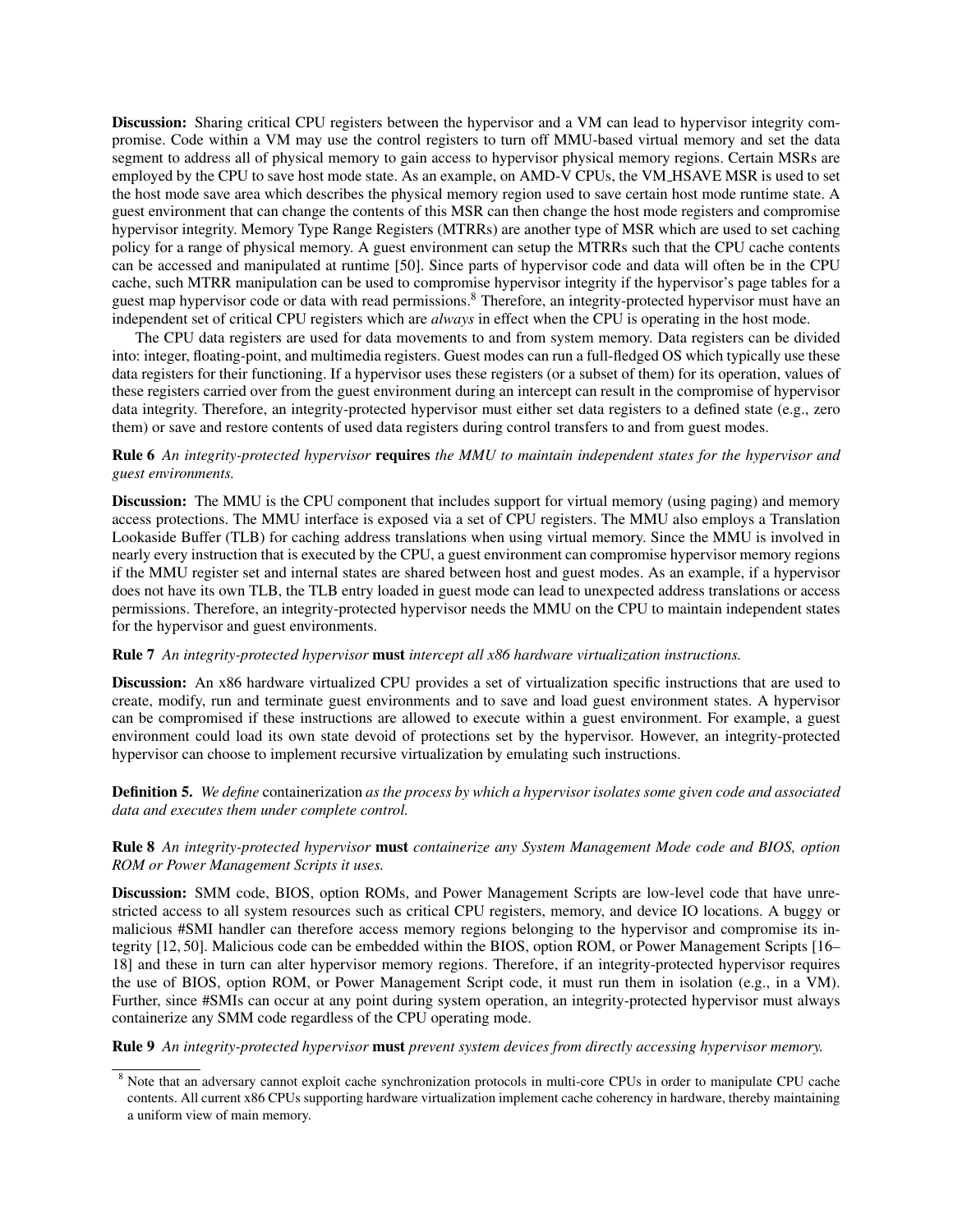Discussion: An integrity-protected hypervisor can choose to let a VM use a physical device without employing any form of device virtualization. Alternatively, the hypervisor might need to virtualize a physical device and let the VM use a virtual device. As an example, in many systems, a single physical USB controller device controls all the available USB ports. The only way to share the USB ports between VMs would be to present each VM with its own virtual USB controller device that then controls a subset of the physical USB ports on the system. The virtual USB controller devices reside within the hypervisor and interpose on the USB protocol and direct the requests to the appropriate physical USB controller.

USB, Firewire, Storage and Network devices can directly access physical memory via DMA, potentially bypassing the hypervisor. These devices can be programmed by an attacker to access any portion of the physical memory including those belonging to the hypervisor [8]. Malicious firmware on a device can also accomplish the same goal by replacing legitimate physical memory addresses passed to it with hypervisor physical memory regions. Therefore, an integrity protected hypervisor must prevent devices from directly accessing its memory regions.

## Rule 10 *An integrity-protected hypervisor* must *enumerate all system devices at startup and be able to detect hot-plug devices at runtime.*

Discussion: As discussed in the previous rule, an integrity-protected hypervisor must restrict devices from accessing hypervisor memory regions. This requires the hypervisor to configure memory access restrictions for every device within the system. Consequently, the hypervisor needs to uniquely identify each device. While a device can be uniquely identified (e.g., the bus, device and function triad on a PCIe bus), the identification can change depending on system configuration. As an example, the triad on the PCIe bus is dependent on the physical location of the device on the system board, which may change between hardware upgrades. Therefore, an integrity-protected hypervisor must always enumerate all system devices during its startup to configure permissible memory regions for each device. Further, with hot-plugging capabilities in current systems (where a device can be added or removed from the system at runtime), an integrity-protected hypervisor must be able to dynamically detect such additions and removals and enforce memory access restrictions for such devices. (An alternative, non-technical solution is to maintain stringent physical security to prevent devices from being hot-plugged. This may not be economical in practice.)

Definition 6. *We define critical system devices to be devices that must be properly managed to prevent hypervisor integrity compromise. On the x86 hardware-virtualized architecture, these devices are the functional equivalents of the northbridge, southbridge, and IOMMU, as they can constrain the behavior of all other devices.*

## Rule 11 *An integrity-protected hypervisor* must *prevent access to critical system devices at all times.*

Discussion: Critical system devices, like any other device, can expose their interface through either legacy IO or memory-mapped IO. For example, Intel-VT systems expose the IOMMU as a DMA device through ACPI while AMD-V systems expose the IOMMU as a PCI device. A VM on top of the hypervisor may perform direct IO to these devices, effectively compromising the integrity of the hypervisor. Therefore, an integrity-protected hypervisor *must* prevent access to these critical system devices at all times.

# 3.3 Design Rule

A hypervisor's runtime integrity can be compromised by manipulating its memory regions. On an x86 hardware virtualized platform memory can be accessed either via code executing on the CPU or system devices using DMA. In this section, we discuss the rule governing the design of an integrity-protected hypervisor in the above context.

## Rule 12 *An integrity-protected hypervisors' code* must *be free of vulnerabilities.*

Discussion: A hypervisor needs to be configured with guest environment state (guest OS and allocated resources) before a guest environment can be run. Further, contingent on hypervisor design, configuration changes can be needed at runtime during guest environment operation (e.g., adding or removing resources at runtime). Depending on the hypervisor design, inter-VM communication (e.g., drag and drop between different guest environments) and guest runtime interfaces to the hypervisor (e.g., accelerated IO drivers for virtualized devices) might be supported. Such runtime interfaces might also directly access hypervisor data (e.g., accelerated drivers within the guest may access temporary data buffers that are mapped within hypervisor memory regions for fast IO). All these configuration options and interfaces pose significant risk to hypervisor integrity if they are complex [4]. An integrity-protected hypervisor must therefore ensure that such configuration and runtime interfaces are minimal. Further, designers must also ensure that the hypervisor's core operating logic is simple and its code-base is within limits to perform manual and analytical audits to rule out any vulnerabilities [11, 14, 27].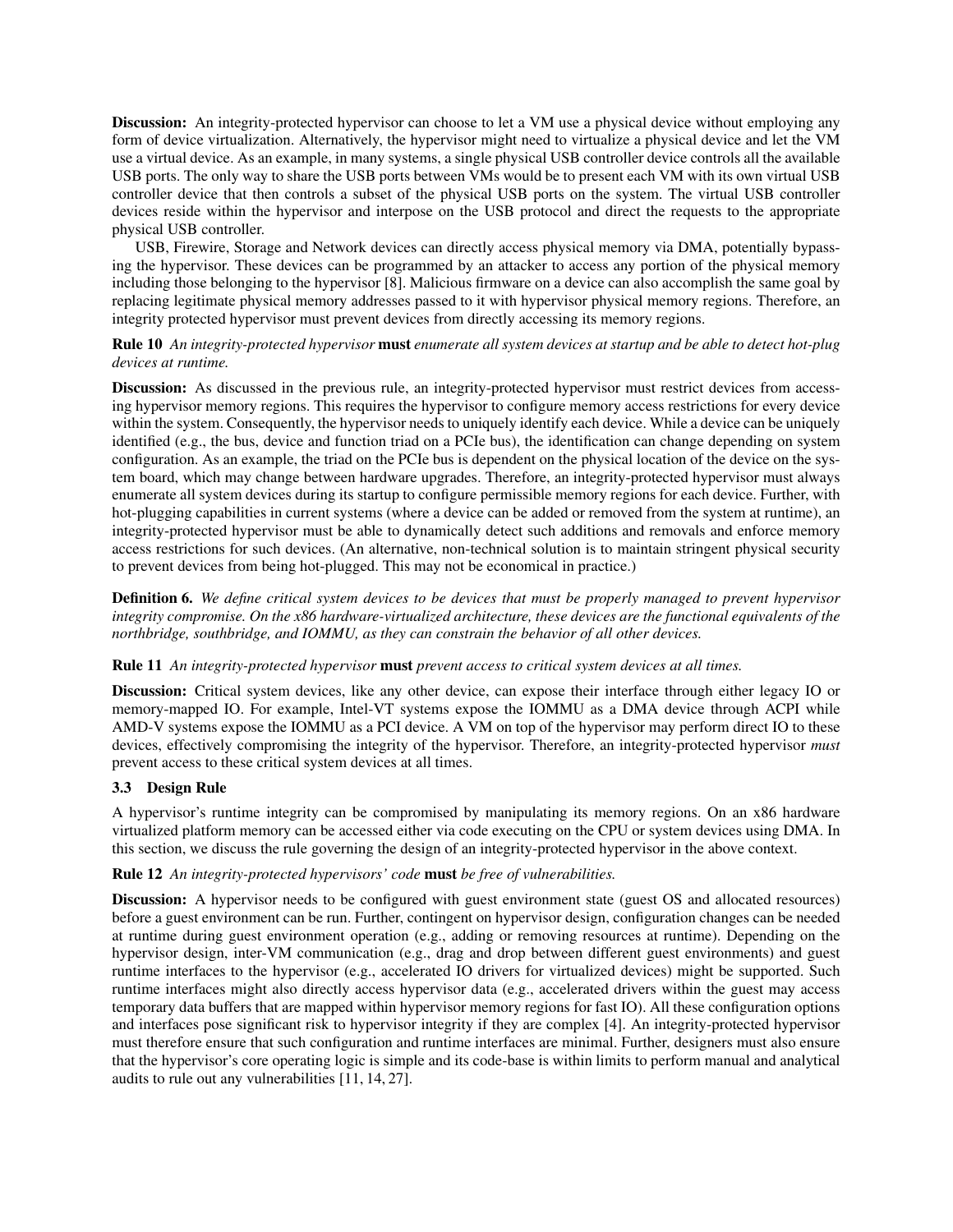# 4 Integrity-Protected Hypervisor on AMD-V and Intel-VT

We present details on *if* and *how* the rules described in §3 can be enforced on AMD-V and Intel-VT.

*Rule 1 An integrity-protected hypervisor must be initialized via the creation of a dynamic root of trust.* To date, hardware- and software-based [38] mechanisms for creating a dynamic root of trust have been proposed. AMD introduced a new CPU instruction called *SKINIT* [6], and Intel introduced a family of instructions called *GETSEC* [22], where *GETSEC* [*SENTER* ] is the most similar to AMD's *SKINIT*.

*Rule 2 A dynamic root of trust mechanism must allow for an external verifier to ascertain the identity of the code that executed on a system.* The TPM's PCR 17 is reset during the establishment of a DRTM. It resets to 0 (20 bytes of 0x00) during successful establishment, and -1 (20 bytes of 0xff) in the event of an error. The contents of the code to be executed in the new environment are sent to the TPM itself, where they are hashed and extended into the newly reset PCR. On the AMD-V this is PCR 17 while on the Intel-VT it is PCR 18. (An Intel-provided *Authenticated Code Module*, or ACMod, is extended into PCR 17 on Intel systems.)

*Rule 3 An integrity-protected hypervisor must virtualize physical memory to prevent access to its memory regions.* There are both software and hardware approaches to physical memory virtualization.

Software physical memory virtualization performs guest virtual to system physical address translations on behalf of the guest environment by using shadow page tables within the hypervisor. The shadow page tables are synchronized with the guest page tables during guest page table modifications and are enforced using MMU configuration registers of the guest environment. Note that if the guest environment attempts to run without virtual memory support (e.g., real-mode), the switch must be intercepted and virtual memory support must be enabled transparently.

On both AMD-V and Intel-VT, all guest accesses to MMU registers can be intercepted by the hypervisor, which facilitates enforcement of shadow page tables. Further, TLB flushes are performed using the CR3 and CR4 registers and the INVLPG instruction, all of which can be intercepted by the hypervisor to synchronize shadow page tables. Furthermore, CPU mode switches within a VM can be intercepted by the hypervisor on both architectures, to enable virtual memory transparently.

Both AMD-V and Intel-VT have support for hardware physical memory virtualization in the form of nested page tables and extended page tables, respectively. With hardware physical memory virtualization, the guest has its own set of MMU configuration registers and page tables which need not be tracked by the hypervisor. Instead, the guest page tables translate guest virtual addresses into guest physical addresses. The guest physical addresses are then translated to system physical addresses by the MMU using nested (extended) page tables which reside within the hypervisor for each guest. All page faults incurred in the nested (extended) page tables lead to a control transfer to the hypervisor. This guarantees that the hypervisor has full control over system physical memory.

*Rule 4 An integrity-protected hypervisor must execute its core in the highest privilege level to allow it to interpose on critical system operations.* Consequently, an integrity-protected hypervisor on AMD-V or Intel-VT must run in the host mode in ring 0. On AMD-V, a CPU can be switched to host mode in ring 0 using the CR0 register and by enabling host mode using MSR EFER (once in host mode, MSR VM HSAVE PA should be initialized to point to the host save area). On Intel-VT, a CPU can be switched to host mode in ring 0 using the CR0 register and by initializing VMXON region contents, enabling host mode using the CR4 register, and executing the VMXON instruction.

*Rule 5 An integrity-protected hypervisor must have an independent set of critical CPU registers and must sanitize values of CPU data registers during control transfers to and from VMs.* Both AMD-V and Intel-VT CPUs provide the host and each guest mode with their own set of control, debug, and segment registers. Thus, guest-mode changes to these registers only impact the guest mode operation and *cannot* result in any changes within the host mode.

On both AMD-V and Intel-VT CPUs, certain MSRs are shared between the host and guest modes. AMD-V has support for an MSR Bitmap structure for every guest mode instance. If a bit corresponding to a particular MSR is set in the bitmap, it results in an intercept to the hypervisor when a guest mode accesses the MSR. Intel-VT has a similar mechanism using MSR Lists for guest mode. On AMD-V CPUs an integrity-protected hypervisor must intercept accesses to VM HSAVE PA (used to store host mode state), EFER (used to control enabling/disabling virtualization) and the SMRAM MSR (used to control SMRAM access and SMI generation).

In both AMD-V and Intel-VT, MTRRs are implemented by using a set of MSRs. The MTRRs are divided into fixed range (for setting caching type for 1 MB and below) and variable range (for greater than 1 MB). There is also a default-range MTRR which sets the default caching policy for all other physical memory regions apart from the fixedand variable-range MTRRs. AMD-V CPUs have another MSR related to the MTRRs which is responsible for global configuration of MTRR registers. An integrity-protected hypervisor must intercept access to all the MTRRs and ensure that the memory ranges specified by guests do not belong to the hypervisor.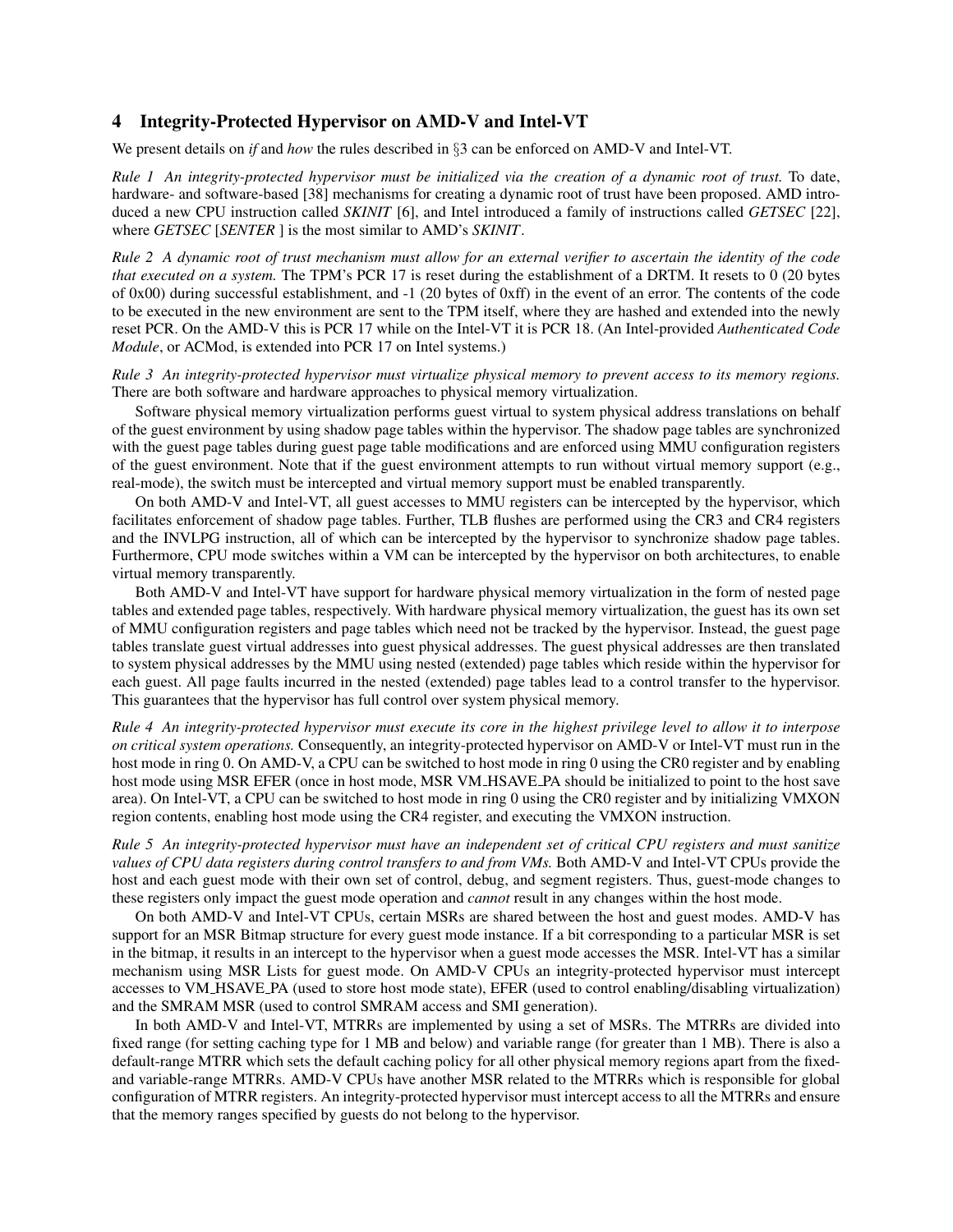Both AMD-V and Intel-VT CPUs share integer registers (except registers R/EAX, R/ESP, and R/EFLAGS), floating-point registers and multimedia registers between the host and guest modes. Thus, if a hypervisor makes use of these registers, it *must* sanitize their values across guest mode switches.

*Rule 6 An integrity-protected hypervisor requires the MMU to maintain independent states for the hypervisor and guest environments.* Both AMD-V and Intel-VT CPUs provide the host and each guest mode with their own set of MMU-related configuration registers. Thus, any changes to these registers only impact MMU operation within the specific mode. Further, both AMD and Intel support Address Space Identifiers (ASID). With ASID, a unique ID can be assigned for each guest; the host mode is always allocated ASID 0. The ASIDs are then used to isolate TLB entries of the hypervisor and guests.

*Rule 7 An integrity-protected hypervisor must intercept all x86 hardware virtualization instructions.* Both AMD-V and Intel-VT CPUs cause an unconditional guest mode intercept if any virtualization-specific instructions are used within a guest environment. Therefore, a hypervisor *must* handle guest mode intercepts caused due to such instructions [6, 21]. The nature of operations performed on such intercepts is contingent on hypervisor design.

*Rule 8 An integrity-protected hypervisor must containerize any System Management Mode code and BIOS, option ROM or Power Management Scripts it uses.* Code associated with the BIOS, option ROM, and Power Management Scripts can be contained by running them within a VM. The hypervisor can use a similar technique for SMM code by intercepting SMIs and running the SMI handlers in isolation.

Intel-VT provides support for SMM containerization using *dual-monitor* treatment. With dual-monitor, there is a regular hypervisor and an SMM Transfer Monitor (STM) that is in control of a hardware virtual machine solely for running SMM code. The STM gets control on all SMIs (occurring within the hypervisor as well as guests) and is responsible for running the target SMM code.

SMI handlers in production systems typically need to execute with guaranteed execution response. The fundamental question then with STM is whether it can provide real-time execution guarantees. Given that the STM runs within its own hardware virtual machine, the CPU would have to save and restore entire hardware virtual machine execution contexts, which would incur non-negligible runtime cost. Furthermore, given the fact that there are currently no Intel CPUs that implement STM, it is impossible to precisely evaluate whether the STM model is applicable in practice.

AMD-V on the other hand only supports interception of SMIs occurring in the guest mode. Thus, while an integrity-protected hypervisor on the AMD-V can intercept such guest mode SMIs and run them within a VM, it *must* disable SMI generation when in host mode. This can be done by controlling the SMRAM MSRs. However, disabling SMI generation in such a fashion results in two problems in practice: (i) an SMI can occur during the time taken to perform a transition from guest to host mode and before SMI generation is disabled. Such an SMI results in a SMM handler that executes without any form of isolation, thereby potentially compromising hypervisor integrity, and (ii) disabling SMI altogether would result in a system freeze on most platforms which require certain SMM code to execute periodically (e.g., system temperature sensors).

*Rule 9 An integrity-protected hypervisor must prevent system devices from directly accessing hypervisor memory regions*. The IOMMU is the only system device that can intervene between DMA transactions occurring between a device and memory and hence must be employed by an integrity-protected hypervisor to protect its memory regions from direct access by devices. Both AMD-V and Intel-VT provide an IOMMU as a part of the northbridge. The IOMMU on both architectures allows each peripheral device in the system to be assigned to a set of IO page tables. When an IO device attempts to access system memory, the IOMMU intercepts the access, determines the domain to which the device has been assigned, and uses the IO page tables associated with that device to determine whether the access is to be permitted as well as the actual location in system memory that is to be accessed. An integrity protected hypervisor *must* instantiate IO page tables such that physical addresses corresponding to hypervisor memory regions are marked as inaccessible to any device.

*Rule 10 An integrity-protected hypervisor must enumerate all system devices at startup and be able to detect hotplug devices at runtime.* On the PCIe bus, each device is uniquely identified using the bus, device, and function triad. When a hypervisor starts up, it can iterate through all possible bus, device and function locations and query the PCIe configuration space for the triad. If a device is present, the configuration space access returns a valid device identification.

Hot-plug devices on the PCIe bus can be detected by the hypervisor using ACPI. The Hot Plug Parameters (HPP) table is updated by the ACPI subsystem whenever there is a hot-plug device insertion or removal. A hypervisor can periodically scan the table, and obtain the device identification triad on the PCIe bus.

*Rule 11 An integrity-protected hypervisor must prevent access to critical system devices at all times.* On both AMD-V and Intel-VT CPUs, devices can be controlled via legacy or memory-mapped IO. Legacy IO is performed using a set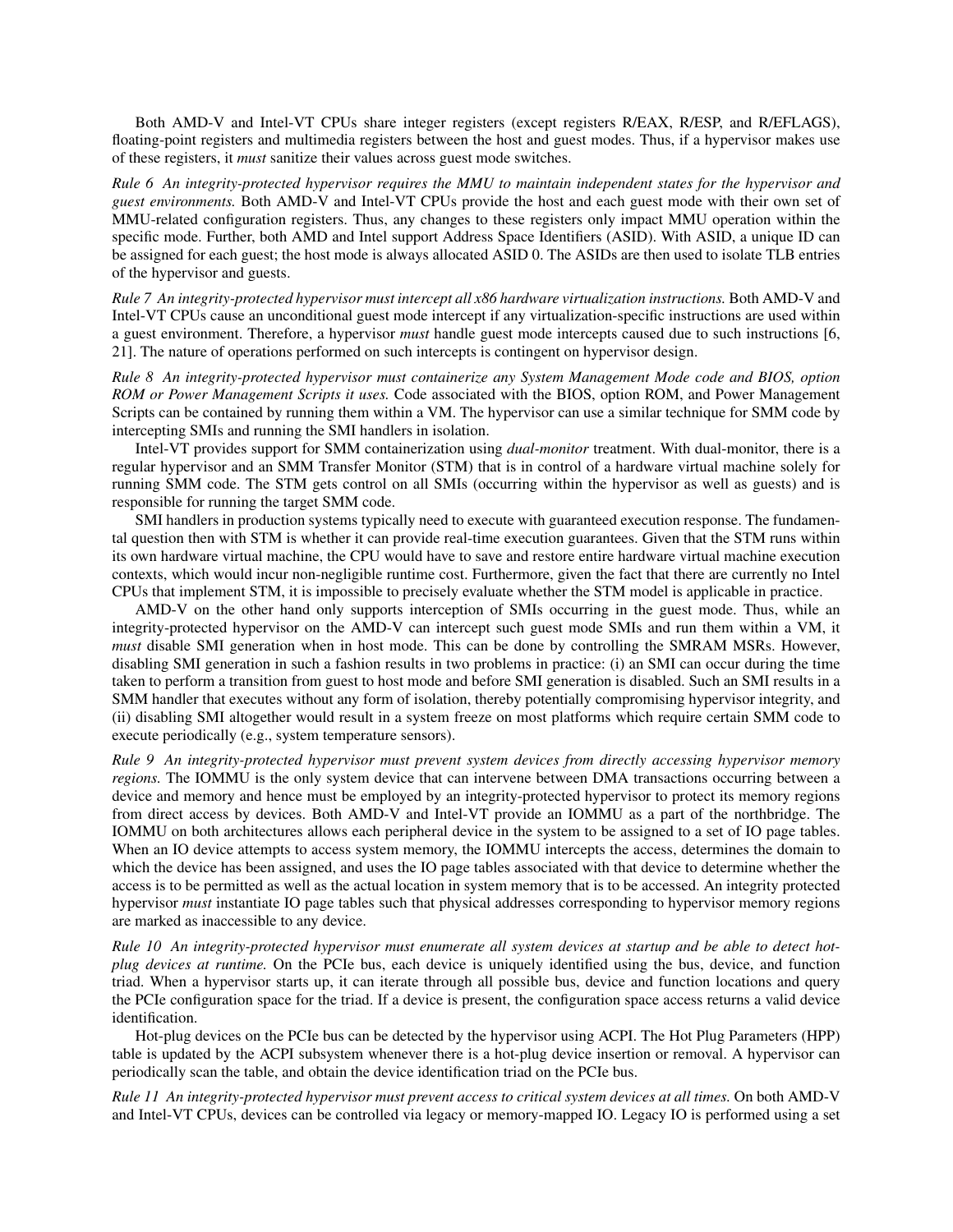of four instructions: IN, OUT, INS, and OUTS. Further, both architectures provide a method for the hypervisor to intercept legacy IO operations on a per-port basis using an IO permission bitmap for each guest. Both AMD-V and Intel-VT support software and hardware physical memory virtualization. An integrity-protected hypervisor can set desired protections using page table entries corresponding to the memory-mapped IO region to intercept accesses.

As seen from the preceding discussions, Rule 1 through Rule 11 depend on the platform hardware and all of them except Rule 8 can be completely implemented on current x86 hardware virtualized platforms. As discussed earlier in this section, Rule 8 cannot be completely implemented as current x86 platforms do not contain adequate hardware support to containerize SMM code. Rule 12 (§3.3) depends on the design of an integrity-protected hypervisor and will be discussed in the following two sections.

# 5 Guest and Hardware Requirements

In §3, we identified rules that an integrity-protected hypervisor must obey. We further analyzed these rules in the context of commodity hardware from AMD and Intel in §4, and established the feasibility of constructing an integrityprotected hypervisor. In this section, we discuss the impact that such a hypervisor design has on its guests and on hardware requirements. That is, some combinations of guest operating systems may require additional hypervisor functionality that is in conflict with Rule 12.

## 5.1 Multiple Guests

An integrity-protected hypervisor's ability to support multiple guests is contingent on the hardware and device requirements of the individual guests. For example, an extremely minimal guest that requires only a processor on which to perform basic computations does not introduce any resource contention beyond the CPU time and memory space allocated to it. On the other hand, multiple instances of a fully-interactive, media-rich modern OS may require many of the system's underlying devices to be somehow multiplexed between the guests.

*Sharing Devices* On a well-behaved system with sufficient peripherals, each guest running on top of the hypervisor can be granted access to a disjoint set of devices. For example, web servers belonging to mutually distrusting entities can each be allocated their own network interface, disk controller, and set of drives. The hypervisor can protect itself by properly configuring the IOMMU, as previously discussed.

However, in certain cases a hypervisor needs to share a single hardware device between two or more guests. For example, many systems today actually do have multiple USB controllers, each of which controls what are generally (though to our knowledge there is no requirement that this remain so) a small number of physically proximal ports, e.g., front-panel vs. rear-panel ports. It is technically feasible to assign distinct USB controllers to distinct guests. Unfortunately, today it generally requires trial-and-error to determine which controller is responsible for which physical ports. For, e.g., a USB flash drive containing corporate secrets, this level of uncertainty is not acceptable. Thus, one may be tempted to design the hypervisor to interpose on some USB traffic, with the intention of ensuring that certain devices are only accessible from the appropriate guests. In practice, we fear that this will significantly complicate the hypervisor, and risk breaking compliance with Rule 12.

*Guest BIOS Calls* Many legacy operating systems – especially closed-source ones – depend on BIOS calls as part of their basic operation. While BIOS calls can be invoked inside of another virtual environment to protect the hypervisor (recall §2.3 and, e.g., Rule 3), these calls can have lasting effects on the relevant devices. In practice, devices manipulated through BIOS calls cannot be shared without a software emulation or virtualization layer to resolve conflicts between multiple guests that attempt to use the device concurrently, or in conflicting operating modes.

A consequence of the above characteristics of many operating systems is that they cannot be readily executed simultaneously on an integrity-protected hypervisor, as the logic necessary to virtualize, emulate, or otherwise multiplex legacy calls such as BIOS calls may drastically increase the complexity of the hypervisor, again threatening Rule 12.

*Sharing Between Guests* One solution to sharing a single hardware device between multiple guests is to create an additional guest with the sole responsibility of virtualizing a single physical device and exposing multiple instances of a virtual device. The virtual device may appear identical to the physical device behind it, or the virtual device may expose a different interface. Each option has its advantages. This design space has been explored in great detail as it applies to microkernels [15].

From the perspective of an integrity-protected hypervisor, such an architecture requires a means for sharing information between guests. The primary risk to the hypervisor is the inclusion of a larger configuration interface that enables the creation of, e.g., shared memory and message passing mechanisms for guest intercommunication. We note that any mechanism within the hypervisor that attempts to filter or otherwise restrict traffic between guests will have the effect of further complicating the implementation of the hypervisor. The issue of one guest attacking another via the sharing interface is significant, but it is orthogonal to the hypervisor's ability to protect its own integrity.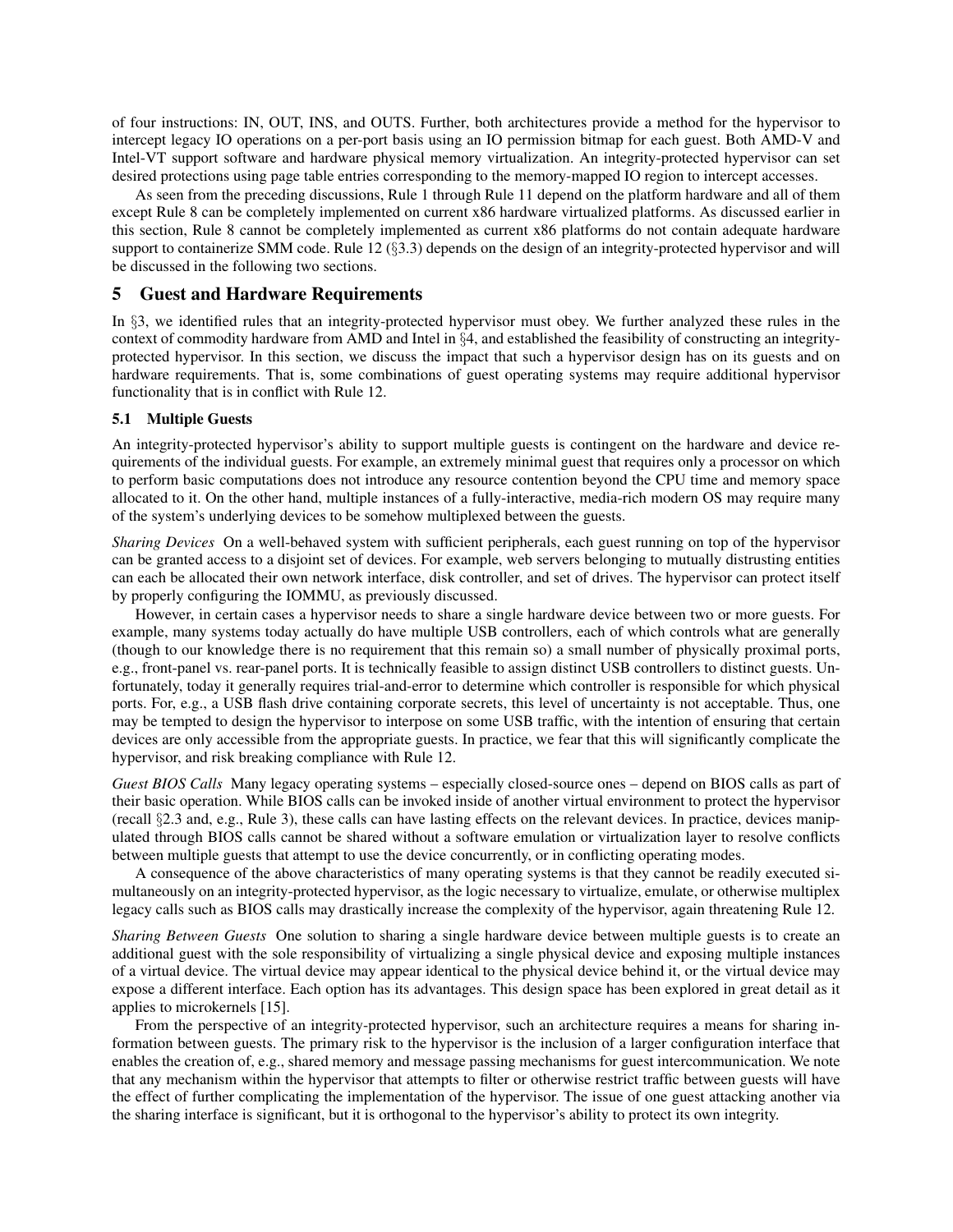#### 5.2 Hardware Considerations

Today, a device is deemed "compatible" with a particular platform architecture and operating system if it implements an interface close enough to the relevant specifications that any differences or discrepancies can be remedied within the relevant device driver. This somewhat sloppy approach has security consequences for an integrity-protected hypervisor. We now discuss the importance of correct hardware, and then relate some examples we have encountered in the wild of devices and systems that do not behave as expected.

To keep the hypervisor minimal, it is of utmost importance that peripheral devices are in compliance with the relevant specification or API. Today, devices abound with bugs or compliance issues that are considered minor from a functionality perspective ("fixed" via a software work-around) but potentially create significant security vulnerabilities.

The problem is that buggy or non-compliant devices generally require a work-around in the form of additional device driver code. In the limit, an integrity-protected hypervisor will need to be aware of these work-arounds, in the form of additional hypervisor code. This effectively bloats the hypervisor codebase and precludes formal or manual verification of the hypervisor's correctness and security properties (i.e., violating Rule 12).

Experiences with Devices Here we relate some of our own experience exploring systems built using hardware virtualization and trusted computing support in the context of an integrity-protected hypervisor.

*South Bridge Renders DRTM / PCR 17 Unusable* An integrity-protected hypervisor must initialize itself using a dynamic root of trust mechanism  $(\S3.1)$ . A critical component of the DRTM is its ability to extend the hash of the newly loaded code into a PCR in the system's TPM. In practice, we have encountered systems that do not update PCR 17 correctly. We have received one report that there is a bug in the southbridge that results in data corruption on the LPC bus [13], thereby rendering the resulting PCR value meaningless. This bug renders infeasible on the affected systems an entire class of trustworthy computing systems.

*SMRAM locked by the BIOS resulting in no SMI intercept* Rule 8 states that an integrity-protected hypervisor must containerize any System Management Mode code (§2.2). For a BIOS which does not authenticate SMM code, an integrity-protected hypervisor can containerize SMM code by intercepting #SMIs and executing #SMI handlers within a VM (§4, Rule 8). However, we have encountered systems in the wild where the SMRAM is locked by a non-integrity measured BIOS, thereby preventing an SMI intercept from being generated when the CPU is in guest mode. In other words, an SMM handler (as a result of an SMI) can execute in SMM mode without the hypervisor having any control over it. This leaves a hypervisor on such hardware potentially vulnerable to malicious SMM handler code.

*iTPM* The v1.2 TPM specification states that all TPM chips must expose the same, well-defined interface [43]. In practice, this is not the case. For example, the TPM in the Intel GM45 chipset returns an incorrect status message, substituting the VALID TIS status message when it should return the DATA EXPECT status [42]. This seemingly minor issue can be worked-around in a few lines of code. However, this serves to illustrate the risk posed to an integrity-protected hypervisor by the plethora of devices available today. If each device requires even just a few lines of code in the hypervisor, then the hypervisor's code size is likely to escalate to the point where compliance with Rule 12 (no vulnerabilities in the hypervisor) is intractable.

The Importance of Correct Hardware If integrity-protection for the hypervisor is a priority, then non-compliant devices are unacceptable. Given that today's market remains largely dominated by features and performance, this situation is troubling. An integrity-protected hypervisor may have to include a blacklist of known non-conformant devices. Or, if blacklists fail to scale, then such a hypervisor may have to include a whitelist of the few hardware devices known to provide the required properties. In practice, this will likely increase the cost of systems.

## 6 Popular Hypervisors

We now present the designs of popular Type 1 [30] hypervisors and discuss the impact of such designs on the rules discussed in §3. To keep our discussion focused we choose VMware ESX Server, Xen, Hyper-V, L4 and SecVisor as our examples. We believe they encompass the current hypervisor spectrum from general-purpose to ad-hoc.

Figure 3 shows the hypervisors and the integrity rules that each of them adhere to. As seen, no hypervisor adheres to all the rules. None of the hypervisors except Xen and SecVisor load by establishing a dynamic root of trust and hence violate Rule 1. However, adding support to adhere to Rule 1 should be fairly straightforward. More importantly, none of the hypervisors containerize (or can containerize) SMM code (§2.2, §4-Rule 8), thereby violating Rule 8. Finally, implementation of a design of a particular hypervisor leads to increased hypervisor code/data and attack surface that violates Rule 12 as described in the following paragraphs.

A VMware virtual environment consists of the hypervisor and drivers for all supported platform hardware. It also consists of a service console which is used for initial system configuration and ongoing management tasks [45]. The hypervisor also provides a standard API which enables configuration and management via local and/or remote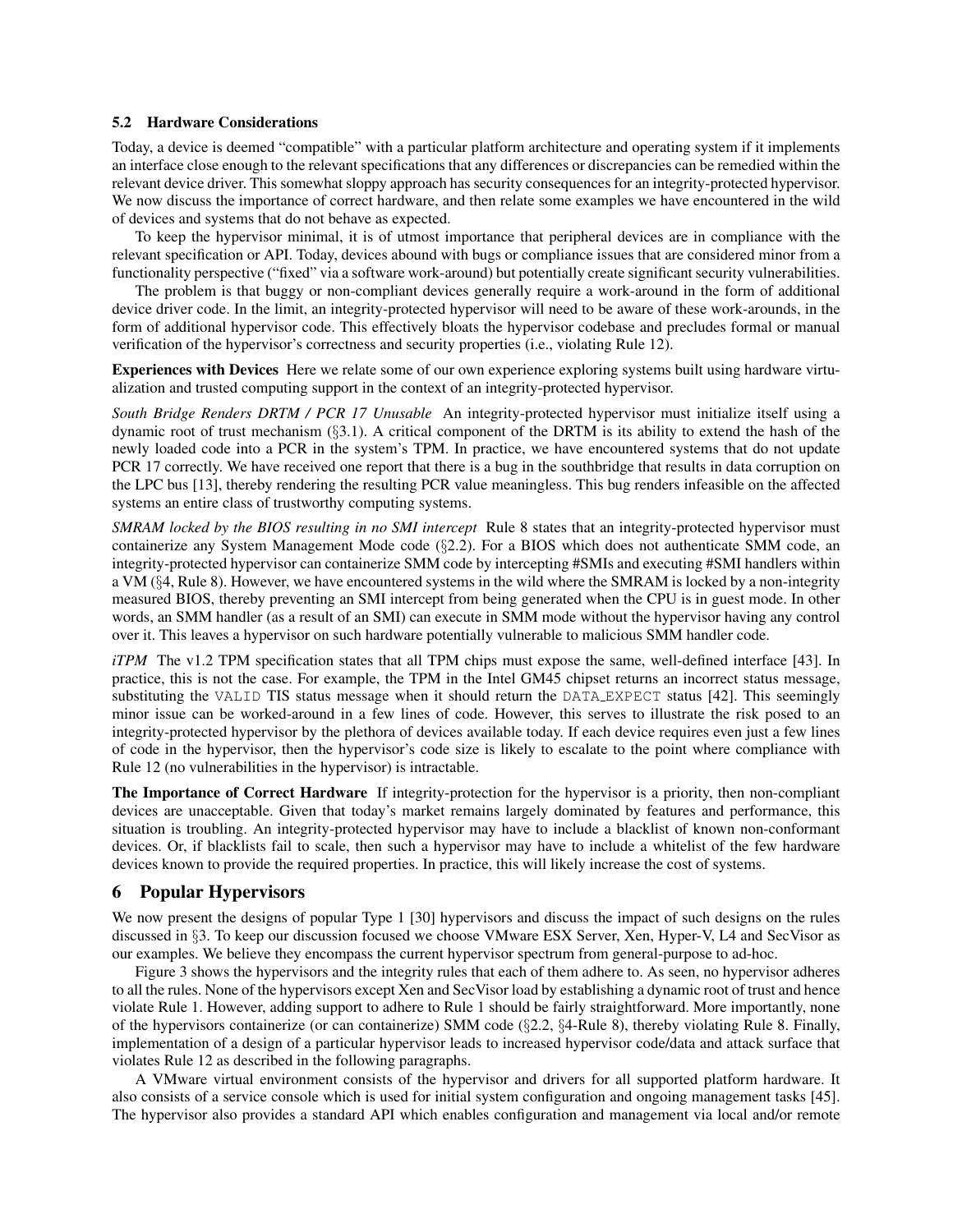| <b>Integrity Rules</b>                                                                                                                                                                     | <b>Hypervisors</b> |     |         |              |          |
|--------------------------------------------------------------------------------------------------------------------------------------------------------------------------------------------|--------------------|-----|---------|--------------|----------|
|                                                                                                                                                                                            | <b>VMware</b>      | Xen | Hyper-V | L4           | SecVisor |
| 1. An integrity-protected hypervisor must be initialized via the creation of a dynamic<br>root of trust.                                                                                   | ×                  | ✓   | ×       | ×            |          |
| 2. A dynamic root of trust mechanism must allow for an external verifier to ascertain<br>the identity of the code that has received control in the new execution environment.              |                    | ✓   | ✓       | v            |          |
| 3. An integrity-protected hypervisor must employ physical memory virtualization to<br>prevent any code executing within a VM from accessing hypervisor memory<br>regions.                  |                    | ✓   |         | $\checkmark$ |          |
| 4. An integrity-protected hypervisor must execute its core in the highest privilege<br>level that allows it to interpose on critical system operations.                                    |                    | ✓   |         | ✓            |          |
| 5. An integrity-protected hypervisor must have an independent set of critical CPU<br>registers and must sanitize values of CPU data registers during control transfers to<br>and from VMs. | ✓                  | ✓   | ✓       |              |          |
| 6. An integrity-protected hypervisor requires the MMU to maintain independent<br>states for the hypervisor and quest environments.                                                         | ✓                  | ✓   | ✓       |              |          |
| 7. An integrity-protected hypervisor must intercept all x86 hardware virtualization<br>instructions.                                                                                       |                    | ✓   |         | ✓            |          |
| 8. An integrity-protected hypervisor must containerize any SMM code, BIOS, option<br>ROM or Power Management Script it uses.                                                               | ×                  | ×   | ×       | ×            | ×        |
| 9. An integrity-protected hypervisor must prevent system devices from directly<br>accessing hypervisor memory regions.                                                                     |                    | ✓   | ✓       | $\checkmark$ |          |
| 10. An integrity-protected hypervisor must enumerate all system devices at startup<br>and be able to detect hot-plug devices at runtime.                                                   |                    | ✓   | ✓       | ✓            |          |
| 11. An integrity-protected hypervisor must prevent access to critical system devices<br>at all times.                                                                                      |                    | ✓   |         | ✓            |          |
| 12. An integrity-protected hypervisors' code must be free of vulnerabilities.                                                                                                              | ×                  | ×   | ×       | ×            |          |

Fig. 3: No existing hypervisors adhere to all of our integrity rules. In particular, no hypervisor supports (or can support) containerization of SMM code (Rule 8). Note that Xen adheres to Rule 1 using OSLO [26] or tboot [40] at boot time. \*SecVisor has gone through a rigorous formal verification process that proves the correctness of its memory protection scheme [14].

applications. Since the VMware hypervisor is monolithic by design, it results in an increased code base (since all device drivers are present in memory irrespective of the platform hardware). The VMware ESX server core is reported to have around 500K lines of code [46]. This can lead to vulnerabilities within the hypervisor core itself [3]. Further, the local and/or remote management interfaces can be exploited in order to execute code with hypervisor privileges [5].

A Xen virtual environment consists of the Xen hypervisor, Domain-0, Domain Management and Control (DMC) software, and paravirtualized and hardware-virtualized guest domains [51]. Domain-0 is a paravirtualized Linux kernel and is a unique virtual machine running on the Xen hypervisor that has special rights to access physical I/O resources as well as interact with the other guest domains. DMC supports the overall management and control of the virtualization environment and executes within Domain-0. Domain-0 and DMC is required to be running before any other guest domains can be started. The Xen hypervisor also exposes a set of hypercalls which can be used by both Domain-0 and guest domains to directly interact with the hypervisor.

Xen Domain-0 uses standard Linux OS drivers to control system hardware. Hence Domain-0 has privileged access to most system hardware. Further, since the Domain-0 TCB is large (due to an entire Linux kernel and supporting drivers) it is easy to exploit vulnerabilities within the OS to gain root access in Domain-0 [1, 2]. Once within Domain-0, an attacker can employ DMA accesses, Xen hypercall functionalities and DRAM controller programming in order to access Xen Hypervisor memory regions [47, 48].

Hyper-V virtualization consists of *partitions*. A partition is a logical unit of isolation, supported by the hypervisor, in which operating systems execute. The Hyper-V hypervisor must have at least one parent, or root, partition, running Windows Server 2008 [29]. The virtualization stack runs in the parent partition and has direct access to the hardware devices. The root partition then creates the child partitions (using the hypercall API) which host the guest operating systems. Given that the Hyper-V root partition consists of a complete Windows Server 2008 installation, any vulnerability that affects Windows Server 2008 will affect Hyper-V. For example, last fall, a routine Windows patch resulted in the compromise of the Hyper-V parent partition [28].

L4 employs a microkernel approach towards virtualization [19]. It provides basic resource and communication abstractions to which guest OSes need porting. While the current L4 code-base has not been verified, the size of the L4 microkernel (order of 10K) suggests that it should be amenable to formal verification. seL4, an embedded microkernel for ARM processors based on L4 has been mathematically verified for correctness [27]. A guest OS requires considerable changes to be ported to L4. This may not be a viable solution for commodity OSes such as Windows. Also, the seL4 microkernel has been verified only on the ARM architecture and the verification process would reportedly take around 10 person years if done again [27]. Thus, it is unclear whether the verification approach is viable on a much more complex architecture such as x86.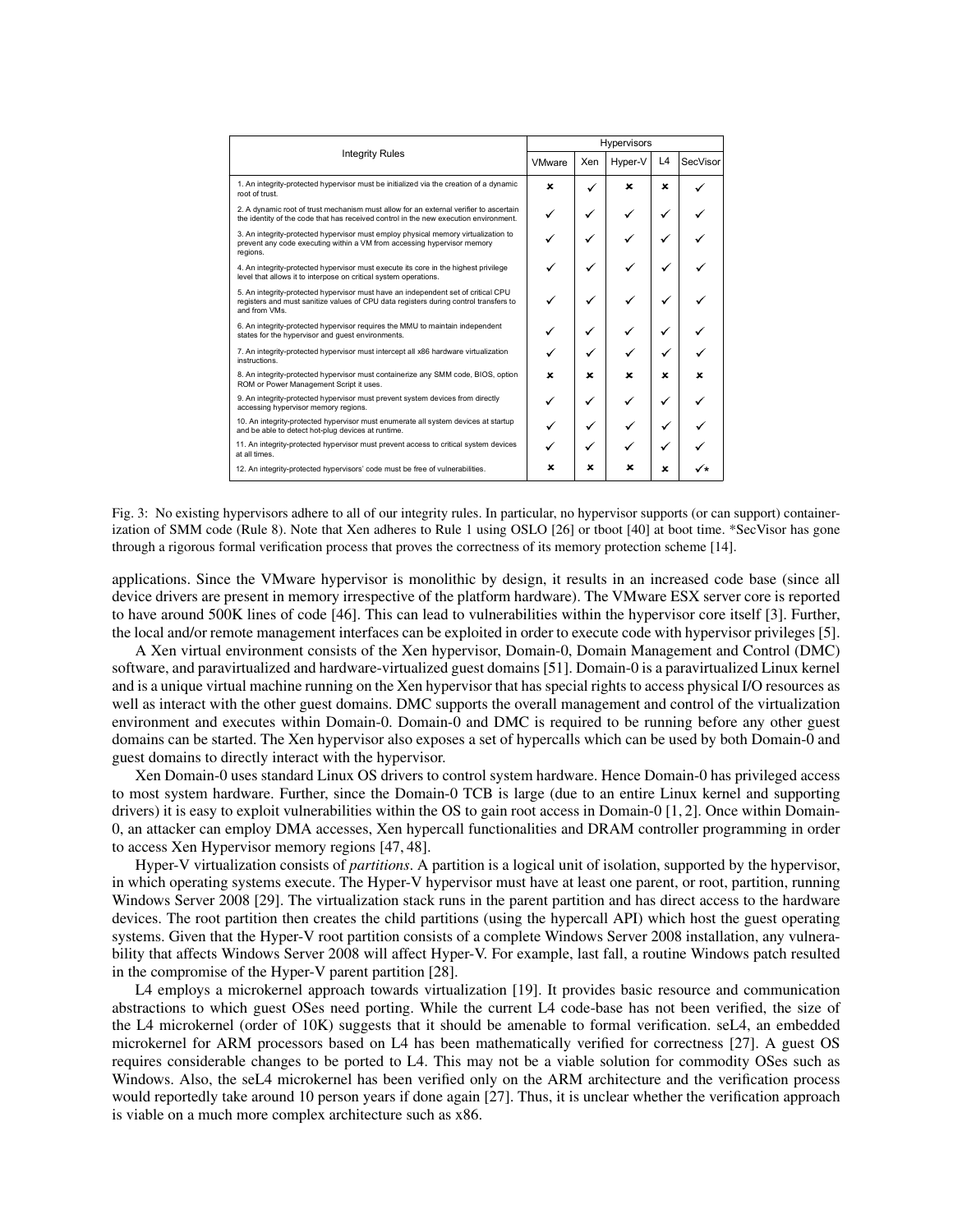SecVisor is a hypervisor which provides lifetime OS kernel code integrity. It is a *pass-through* hypervisor and does not virtualize system devices or resources. Instead, it manipulates page protections to ensure that only approved kernel-code can execute during runtime [39]. The SecVisor architecture is simple and its code base is very small (around 8000 SLOC). It has been formally verified for correctness [14].

## 7 Related Work

Karger discusses hypervisor requirements for multi-level secure (MLS) systems [25]. He argues that hypervisors are conceptually divided into Pure Isolation and Sharing hypervisors, with Pure Isolation hypervisors only being practical on extremely expensive hardware. Karger's discussion is largely centered on systems that have received some type of security evaluation, e.g., Common Criteria [24]. Implicit in the ability of a hypervisor to receive such certification is that hypervisor's ability to protect its own integrity, which is the focus of the present work.

Roscoe et al. argue that virtualization research today is clouded by commercial applicability, and has not been sufficiently bold in exploring fundamentally new OS and virtualization designs [33]. They also argue that one of the things enabled by hardware virtualization support today is for research systems to become usable for "real work" much more quickly than was previously possible. While the current paper is guilty of not breaking fundamentally new ground, we feel that it is important to explore the limitations of current hardware so that future researchers are not lulled into a false sense of security.

Bratus et al. argue for a significant architectural change to the MMU in today's systems to better enable integrity measurements to reflect the true state of an executing system, and not just that system's load-time state [9]. Their primary concern is to address the time-of-check, time-of-use (TOCTOU) vulnerability inherent in today's TPM-based integrity measurement solutions. We agree that this is a significant limitation, and believe that solutions to such limitations should be complimentary to secure hypervisor designs.

#### 8 Conclusions

We explored the low-level details of x86 hardware virtualization and established rules that an integrity-protected hypervisor must follow. In the process, we identified a number of discrepancies between specification and practice that can potentially compromise a hypervisor's integrity on these platforms. We conclude that while in theory the latest x86 hardware contains sufficient support to integrity-protect a hypervisor, in practice an integrity-protected hypervisor cannot be realized on today's x86 hardware platforms. As an example, System Management Mode (SMM) code that exists on all x86 platforms runs at a higher privilege than the hypervisor itself. Current x86 platforms do not provide adequate hardware support to isolate such SMM code. We also conclude that an integrity-protected hypervisor will be unable to support arbitrarily many legacy guests. Sharing devices and data between multiple guests coupled with guest BIOS invocations significantly complicates the hypervisor, which can result in vulnerabilities that compromise hypervisor integrity. Also, in constructing a system that truly protects hypervisor integrity, hardware must be selected with great care, as numerous devices that exist in the wild fail to adhere to relevant specifications.

We believe the rules presented in this paper represent a strong first approximation of what is necessary to realize an integrity-protected hypervisor. Such a hypervisor will be capable of maintaining its own integrity and preventing mutually distrusting guests from compromising each other's or the hypervisor's integrity. However, we have not discussed mechanisms required to create a trusted path to the user or administrator of a system equipped with an integrity-protected hypervisor. Further work is also required to provide protection of guests' secrets in a virtualized environment. Recent research [31] reveals that the days of ignoring side channels and timing channels are behind us, as these represent very real and practical threats. We hope that this paper will serve as a solid starting point and a call to action for additional investigation into these significant challenges.

## 9 Acknowledgements

This research was supported in part by CyLab at Carnegie Mellon under grants DAAD19-02-1-0389 from the Army Research Office, and by grant CNS-0831440 from the National Science Foundation. The views and conclusions contained here are those of the authors and should not be interpreted as necessarily representing the official policies or endorsements, either express or implied, of ARO, CMU, CyLab, NSF, or the U.S. Government or any of its agencies.

#### References

- 1. Elevated privileges. CVE-2007-4993, 2007.
- 2. Multiple integer overflows allow execution of arbitrary code. CVE-2007-5497, 2007.
- 3. The CPU hardware emulation does not properly handle the Trap flag. CVE-2008-4915 (under review), 2008.
- 4. Directory traversal vulnerability in the shared folders feature. CVE-2008-0923 (under review), 2008.
- 5. Multiple buffer overflows in openwsman allow remote attackers to execute arbitrary code. CVE-2008-2234, 2008.
- 6. AMD64 virtualization: Secure virtual machine architecture reference manual. AMD Publication no. 33047 rev. 3.01, 2005.